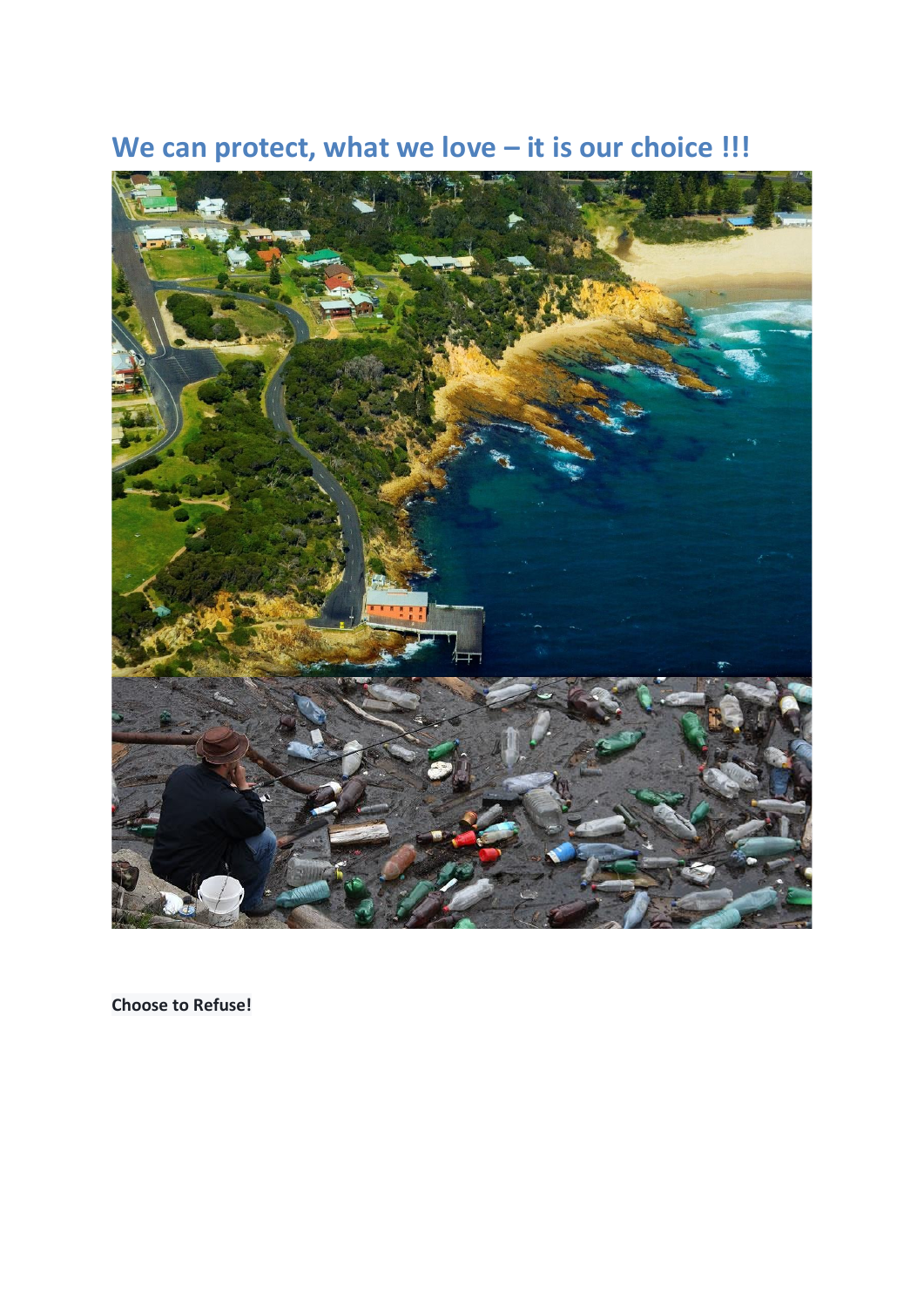#### **A moment use & neglect, 100s of years effect.**

#### **Take another photo of alternatives ie. re usable bottles, bags etc and display them side**

#### **by side. It's your choice to be part of the problem or solution!**

I went to every local shop, suggesting to the shopkeepers, that they change their question into "Did you bring a bag?" That still sounds polite, but stops the automatic "Yes, thank you." and if they get the same question in every shop, it might start some shoppers to think and remember next time.

Our coastal waters were the cleanest, now showing that water pollution does not stop at our boundaries. It floats. Even if we keep our own beaches clean and the currents are favourably transporting our plastic waste away to other islands, we will suffer from the same contamination. Other poorer nations don't even have rubbish collection. Avoidance of plastic, in particular singleuse plastic is the best solution, Re-use 2nd best. In Germany plastic bottles are marked on the bottom. Only when they have been cleaned and refilled 29 times, they are discarded. The manufacturers need to take responsibility and organise pick up and refill. Recycling is only a band aid solution, using energy again to transform an item into a weaker plastic, which is still ending up in landfill and ultimately in our waterways and food chain at some stage.

#### "...Biodegradable plastic bags may be major pollutants

studies into the end-of-life fate of biodegradable plastic bags are so diverse in their findings, and so varied in their protocols, that they are of little use for informing policy or regulation. That's the central finding of a review of published research into the subject, conducted by a team led by Jesse Harrison of the University of Edinburgh in Scotland. Harrison and his team looked at available papers investigating the manufacture and whole-life-cycle of biodegradable plastic bags and found that the available findings were inconsistent and often poorly defined..." [https://cosmosmagazine.com/geoscience/biodegradable-plastic-bags](https://cosmosmagazine.com/geoscience/biodegradable-plastic-bags-may-be-major-pollutants)[may-be-major-pollutants](https://cosmosmagazine.com/geoscience/biodegradable-plastic-bags-may-be-major-pollutants)

## 22 tips for going plastic free

So you've managed to remember your calico bag more than once this week, you've swapped out the disposable coffee cup for a KeepCup, and you try to eat-in to avoid plastic-wrapped takeaway lunches. Good on you. Every small action makes a difference.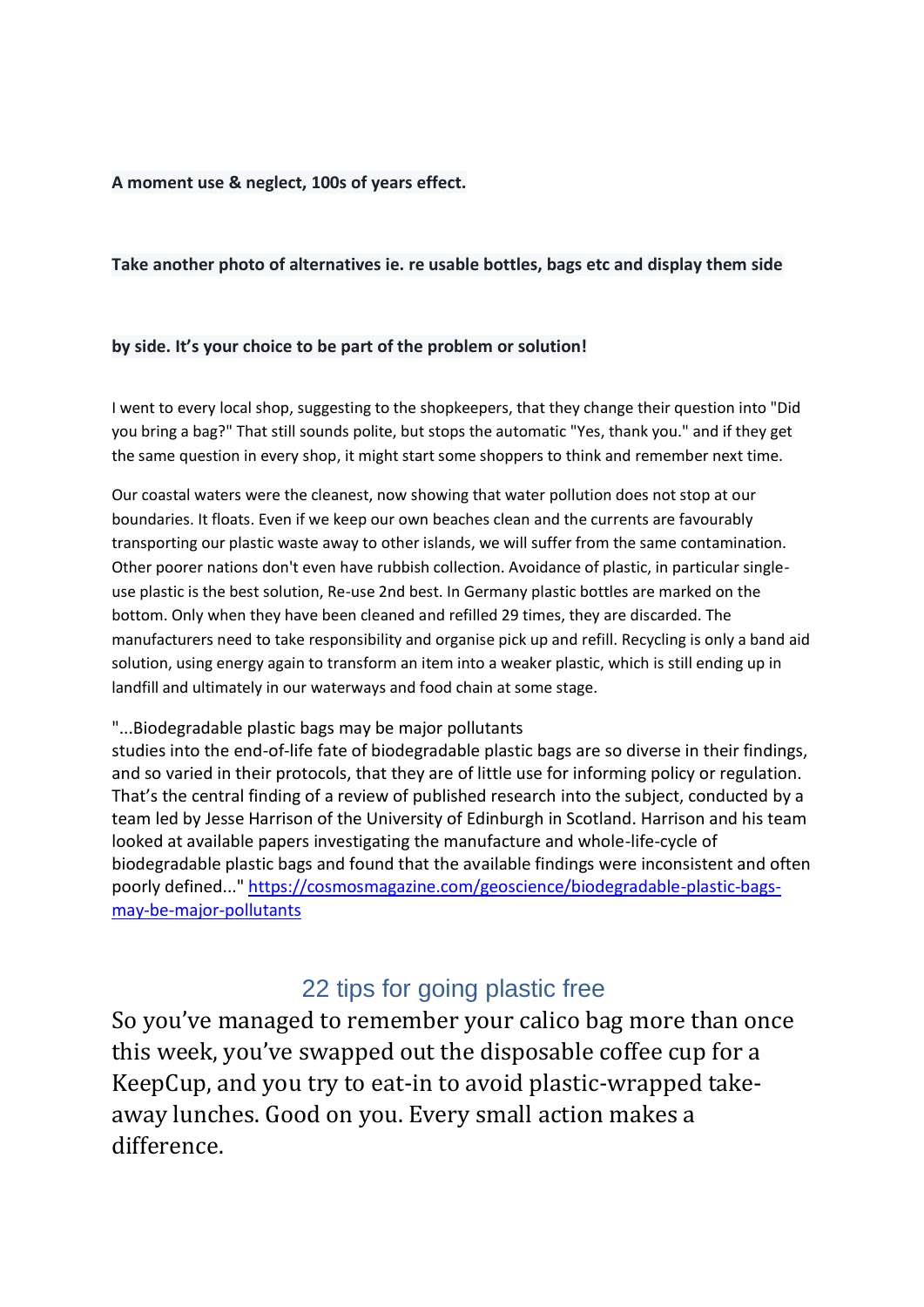## But how do you actually transition and maintain a plastic-free lifestyle?

Well for starters, don't be too hard on yourself. We live in a plastic world; it's fairly unavoidable. So if you fall off the wagon and forget to refuse those two straws in your Saturday afternoon green juice, don't stress. Just learn from your experience, and start again.

Choosing to be plastic-free means you'll often be choosing the least convenient choice. But over time, these decisions will become a habit. You'll learn to become more prepared and planned, and you'll also consume a lot less and save some money.

Since the ABC series *War on [Waste](http://www.abc.net.au/ourfocus/waronwaste/)* aired in May, it seems the collective conscience of Australians has increased around our waste. More [people](http://www.abc.net.au/news/2017-05-18/abigail-forsyth-how-the-keepcup-nearly-did-not-happen/8537150) are drinking their morning coffee from a reusable cup, And earlier this month, Coles, [Woolies](http://www.abc.net.au/news/2017-07-14/woolworths-to-phase-out-plastic-bags-around-the-country/8709336) and [Harris](https://www.harrisfarm.com.au/blogs/news/were-going-to-banthebag) Farm all announced they would phase out the use of single-use plastic bags – a direct result from public [pressure.](http://www.smh.com.au/nsw/what-should-be-in-store-for-plastic-bags-20170717-gxcu5q.html)

Plastic is bad for the environment on every level. Not only does it pollute waterways and create excess landfill, but plastic uses a ridiculous amount of resources just in order to be manufactured. In fact, it takes about 12 million barrels of oil to [manufacture](http://www.unric.org/en/latest-un-buzz/28776-100-billion-plastic-bags-used-annually-in-the-ushttp:/www.unric.org/en/latest-un-buzz/28776-100-billion-plastic-bags-used-annually-in-the-us) the 102 billion [plastic](http://www.unric.org/en/latest-un-buzz/28776-100-billion-plastic-bags-used-annually-in-the-ushttp:/www.unric.org/en/latest-un-buzz/28776-100-billion-plastic-bags-used-annually-in-the-us) bags used in the United States alone.

Each year, the average Australian produces 1.5 [tonnes](http://www.greenpeace.org.au/blog/trash-selfie/#.WX6cwoSGNhG) of waste a year. Recycling is a fairly standard practice across households in Australia but there are still plastics that cannot be recycled due to their chemical composition. It's these types of plastics that we should all aim to avoid wherever possible. Generally, the most difficult plastics to recycle are the softest types, the ones that you can easily scrunch in your hand, such as food packaging (think pasta packets or individually wrapped portions of food). Polystyrene is another ubiquitous culprit that never gets recycled in the waste stream.

So let's take this plastic-free, minimal waste momentum to the next level. Start small, take your time and build on your good habits one-by-one.

**1. BYO bag** Always take your own shopping bags to the supermarket or shops. These don't have to be the canvas, environmentally friendly kind if you don't have any. Even just reusing plastic bags from your own kitchen cupboard can still help to reduce waste. *Bonus Tip: Recycle any soft plastics you do accumulate in the collection kiosks in Coles and/or Woolies.*

**2. Use a thermos or a [KeepCup](http://www.keepcup.com.au/)** If you regularly find yourself buying takeaway coffee, take your own clean thermos and avoid adding to the styrofoam and plastic-lined cardboard rubbish pile. Cafe businesses usually appreciate not having to buy their own cups to hand out, and the environment appreciates being cared for. Some cafes will even give you a discount!

**3. Avoid individually wrapped products** Don't buy food in pre-portioned packaging, buy in bulk instead! Instead of buying 15 mini packs of biscuits or chips for school lunch, buy a large single packet and portion it into containers. Apply this theory to yoghurt, custards, and anything else that can be bought in a larger size. Every bit counts! **4. Don't buy fruit and veggies wrapped in plastic!** Like buying packaged food in bulk, avoid buying pre-packed or pre-weighed fruits and vegies. You know the kind – cling wrapped bananas on foam trays and the like – unnecessary and wasteful. Instead,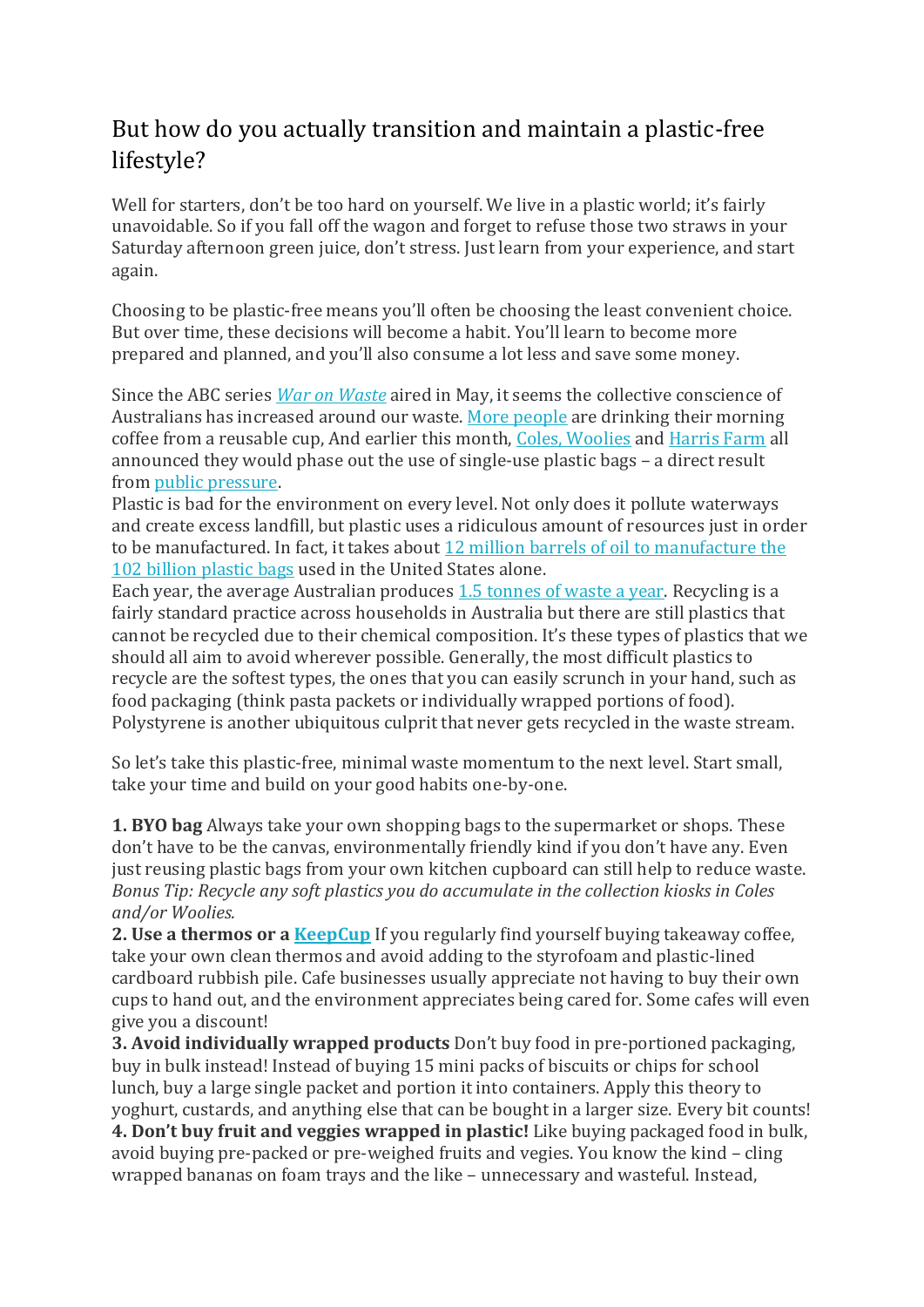choose from the loose section and put them straight in the fruit basket or fridge when you get home. I mean really, why does a banana need any more packaging than what nature has already provided?

**5. Swap out the Gladwrap for beeswax wraps or containers** Invest in some good, air tight storage containers that are both microwave and freezer safe. It's a good idea to have multiple containers in a range of sizes to accommodate for all the different types of food you'll be storing, as well as snack sized containers for lunch boxes and storing liquids, dressings, and so on. As a major health bonus, the phthalates in plastic wrap are really bad for you, so you'll be doing yourself, your friends, and family a favour too. You can also get reusable wax-lined cloths that work the same way as glad wrap, and look great too – check out Honey Bee [Wraps.](http://www.honeybeewrap.com.au/)

**6. Buy your meat or cheese from the deli and ask to use your own container.** Prepackaged meat and cheese is usually sold in plastic or styrofoam trays, but if you buy direct from the deli butcher, you can bring your own container to transport your goodies.

**7. Have a bottle on hand** Plastic water bottles are one of the most common items in the world. Don't help perpetuate the market for this ridiculously wasteful product; take your own drink bottle when you're on the go. Water comes out of the tap for free, so why on Earth would you pay for it?!

**8. Refuse the straw! Use your lips.** They may seem small and harmless, but they accumulate incredibly quickly over the space of a night out drinking. If you have to drink with a straw, try to reuse it over the course of your night. Even better, invest in a reusable straw, like the stainless steel or glass ones from [Dharma](http://www.glassdharma.com/) Straws. We've found the stainless steel ones are a bit more durable, as glass isn't the safest thing to carry around with you.

**9. Ditch disposable plates** If you're having a BBQ or party – don't freak out – but avoid using disposable cups, plates, and cutlery. Use your own glasses and ceramic plates and wash them. If you must use disposable items, opt for biodegradable ones made from corn starch or paper, and compost them afterwards. But if your Aunt Dora is insisting that really do have to use plastic plates, use the more durable kind so you can wash and reuse them.

*Bonus Tip: If you write people's names on their glasses you'll have less washing up to do. Plus, you get to make up fun names for your guests – hello 'Sunshine'!*

**10. Grow your own** Fresh herbs and salad leaves almost always come wrapped in plastic at the supermarket. Try growing your own herbs and salad leaves at home to enjoy fresh greens when you want!

**11. Get to the farmers' markets or bulk food store** It really is a lovely weekend ritual to get along to your local farmers' market, where you'll find farm-fresh produce with no plastic packaging that's come straight out of the dirt, into the farmer's van, to you. Another plastic-free grocery store is a bulk food store – to get started, check out if there's a Scoop [Wholefoods](http://scoopwholefoods.com.au/) or a [Naked](http://nakedfoods.com.au/) Foods near you.

**12. Buy refills** Rather than buying a new product each time, start buying refills for your cleaning supplies. If you use one spray bottle a month then that's 12 spray heads a year that you don't need. Reuse your spray head wherever possible! This also applies to laundry detergents and fabric softeners. Always refill rather than chuck it away!

**13. Take your own container to the food court instead** And refuse the plastic cutlery in favour of your own.

**Personal care**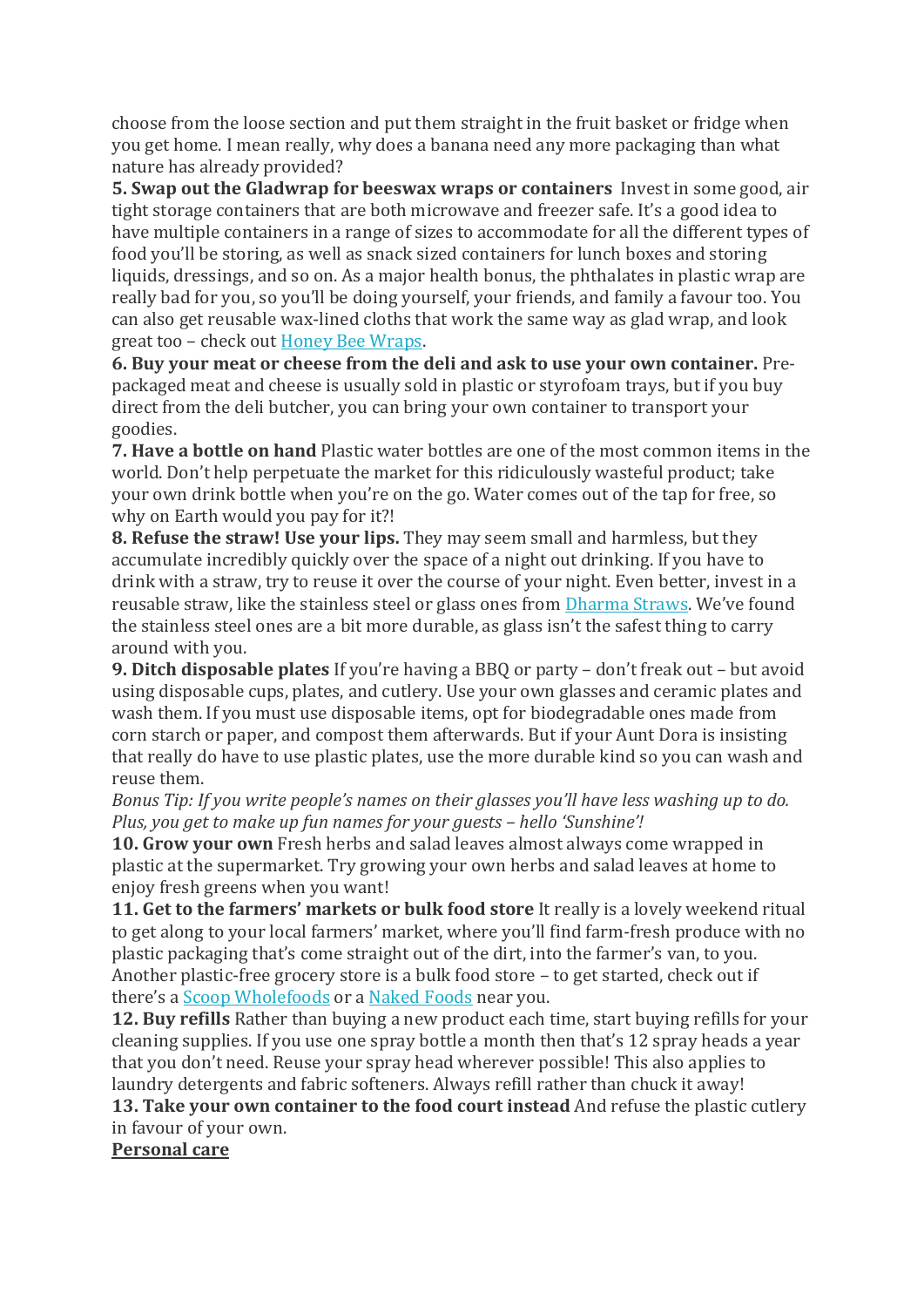**14. Swap your plastic toothbrush for a bamboo toothbrush.** Never heard of a bamboo toothbrush before? Start by checking out<http://boomerangbags.org/shop/> [Environmental](https://environmentaltoothbrush.com.au/) Toothbrush and [Biome.](http://www.biome.com.au/66-natural-toothpaste-toothbrush)

**15. Ladies, a menstrual cup is not as scary as it sounds** It might seem daunting, but a cup is a great way to reduce your plastic waste (and save roughly \$4000 over a lifetime). Join the tribe of those who swear by the Juju [cup.](http://www.juju.com.au/)

**16. Use an electric shaver** The plastic in disposable razors isn't recyclable and doesn't biodegrade, so they're very difficult to dispose of. When you invest in a good electric razor, you'll actually save money in the long run from not having to buy shaving cream, lotion, and replacement blades quite so often. Otherwise use Razormate sharpener for disposable razors to prolong their life.

**17. Try natural scents** If you're a big fan of the air freshener spray can, try out some non-aerosol versions, such as this one from [Orange](http://awareenvironmental.com.au/products/orange-power/) Power. For extra brownie points, you could even make a DIY room freshener spray like this one [here.](http://helloglow.co/natural-air-freshener/) You could also try burning scented candles, incense, or essential oils instead.

**18. Step away from the microbeads** If you've never heard of microbeads before, make sure you have a read about them [here.](http://storyofstuff.org/plastic-microbeads-ban-the-bead/) These tiny beads are made from a plastic based substance and contribute to a lot of extra work at water treatment plants.

## **Everyday life**

**19. Don't throw away old toys** Recycle old plastic children's toys. If they're not broken, don't throw them away. Consider giving them to a local op shop, daycare, or kindergarten instead. Search for a toy library in your area to borrow from or donate to. **20. Don't throw away phones** Don't throw away old mobile phones. Most post offices have a special bin for recycling all mobiles and their accessories. If you can't find one, look carefully in the box of your new phone – there should be a special recycling postage bag included in which you can place your old phone. Check out [MobileMuster](http://www.mobilemuster.com.au/) for more info.

**21. Avoid lighters** If you really need a lighter, stop buying plastic lighters. Instead, purchase a packet of matches or a refillable lighter that can be reused again and again. **22. Invest in cloth nappies** Can you believe that 3.75 million [disposable](https://www.choice.com.au/babies-and-kids/baby-clothes-and-nappies/nappies/buying-guides/disposable-and-cloth-nappies) nappies are used each day in Australia and New Zealand? If you have a bub, save the disposable nappies for emergencies and invest in a pair of good cloth ones instead. Up to 4% of landfill in Australia is full of nappies, which aren't likely to decompose in your child's lifetime – or even your grandchildren's lifetimes (about 150 years). Yes, you may have to use extra products for sanitising and washing, but there's nontoxic laundry powders, that come in a cardboard box, that have less impact on the planet than plastic nappies. Just make sure you actually use the cloth nappies you purchase, as if you just leave them in a drawer somewhere the resources required to make them mean it isn't worthwhile. The [CHOICE](https://www.choice.com.au/babies-and-kids/baby-clothes-and-nappies/nappies/buying-guides/disposable-and-cloth-nappies) website has some of the best information about nappies if you want to learn more.

*Bonus: Your initial outlay for cloth nappies might seem expensive, but in the long run you'll save wads of cash. And if you reuse the nappies for another child, you'll be saving even more.*

**1. Bag it:** You don't have to wait for a ban to make the change. Start bringing reusable bags with you on every trip to the store.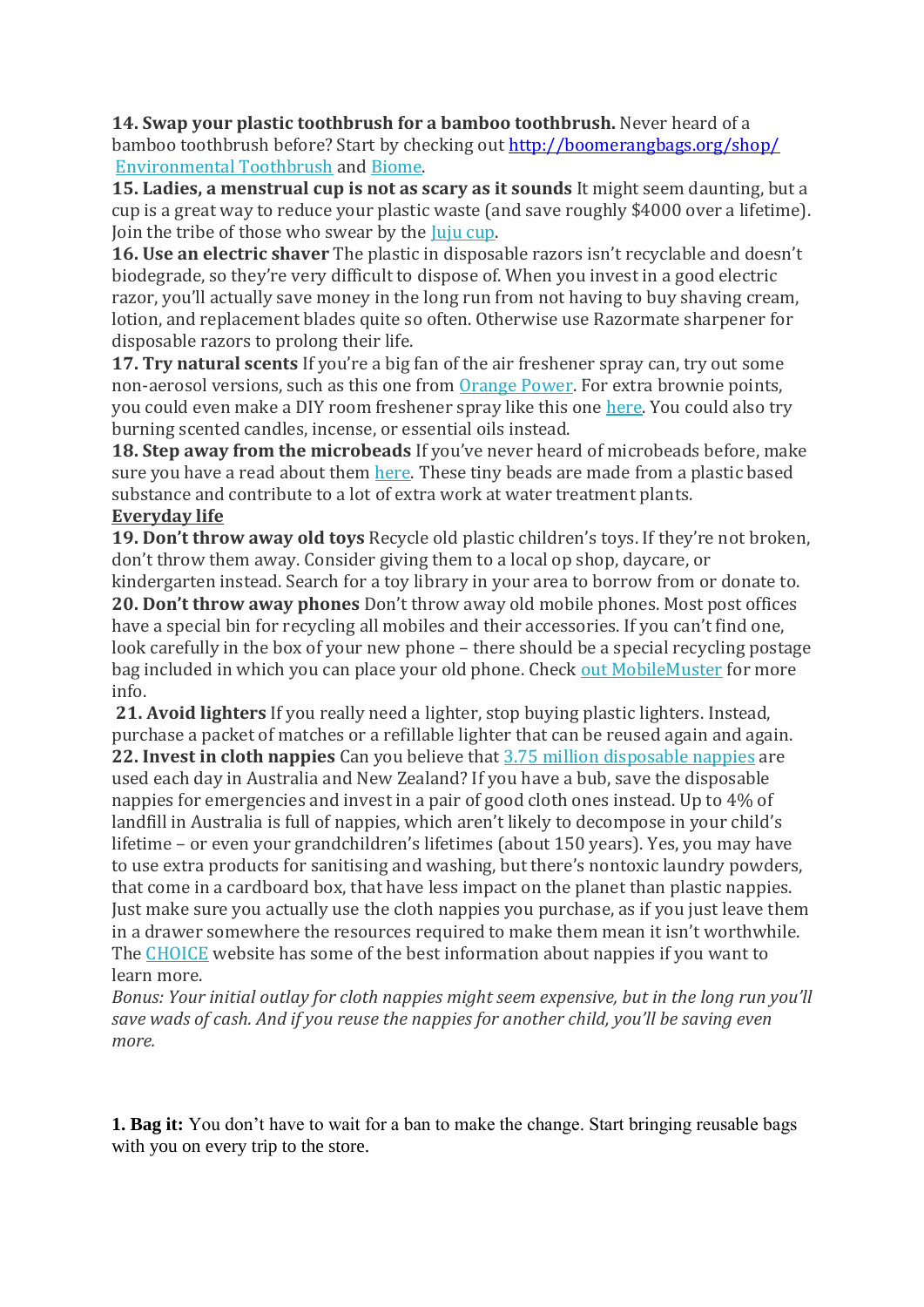**2. Take Back the Tap:** Plastic water bottles aren't just a waste, they may also be harmful to your health. Use a reusable water bottle or a glass jar and fill it at the tap.

**3. Ditch the Zip:** Ditch zip-top bags and plastic wrap for packing up leftovers and use reusable glass containers instead. You can safely reheat them in the microwave too.

**4. Pack a Waste-Free Lunch:** Go old school…get a retro lunch box and fill it with real food, not a bunch of stuff sealed in plastic.

**5. Drift Away from Plastic Packaging:** When shopping, buy fewer items packaged in plastic. If an item you want comes in a glass jar or plastic container, choose glass. Instead of buying the plastic wrapped meat or veggies, get the protein from the butcher wrapped in paper…and pack your veggies loose and plastic free in your own reusable bag.

**6. Re-Imagine Take-Out:** Whether you are ordering take out at a Thai Food restaurant or buying your daily cup of coffee, make sure to leave the house with your own glassware or stainless steel take away containers. Don't be shy, just present the staff with your reusable gear and ask them to please pack it sustainably.

**7. Straws are for Suckers:** Do you really need that straw? Bartenders and servers will often give you one by default. When you order, remember to tell them, "No straw, please." If you really need one, carry your own stainless steel or glass straw.

**8. Party Plastic-Free:** Treat guests to reusable partyware instead of disposable plates, cups, and cutlery…or try serving finger foods that don't need utensils. If you throw a BYOB party, have friends BYOC.

**9. Clean Up Your Soap Situation:** Consider using bar soaps and powders that come with less plastic packaging. If you use liquid, buy in bulk and refill soap containers. Search the ingredients of your toothpaste and facial scrubs and stop using anything with microbeads.

**10. Get Active in Legislation & Promote Corporate Responsibility:** Join groups like [Surfrider,](http://surfrider.org/) [5Gyres](http://5gyres.org/) and [Upstream](http://upstreampolicy.org/) and help advocate for extended producer responsibility laws in each and every state. Ask businesses to take responsibility for the products and packaging they are putting out into the world.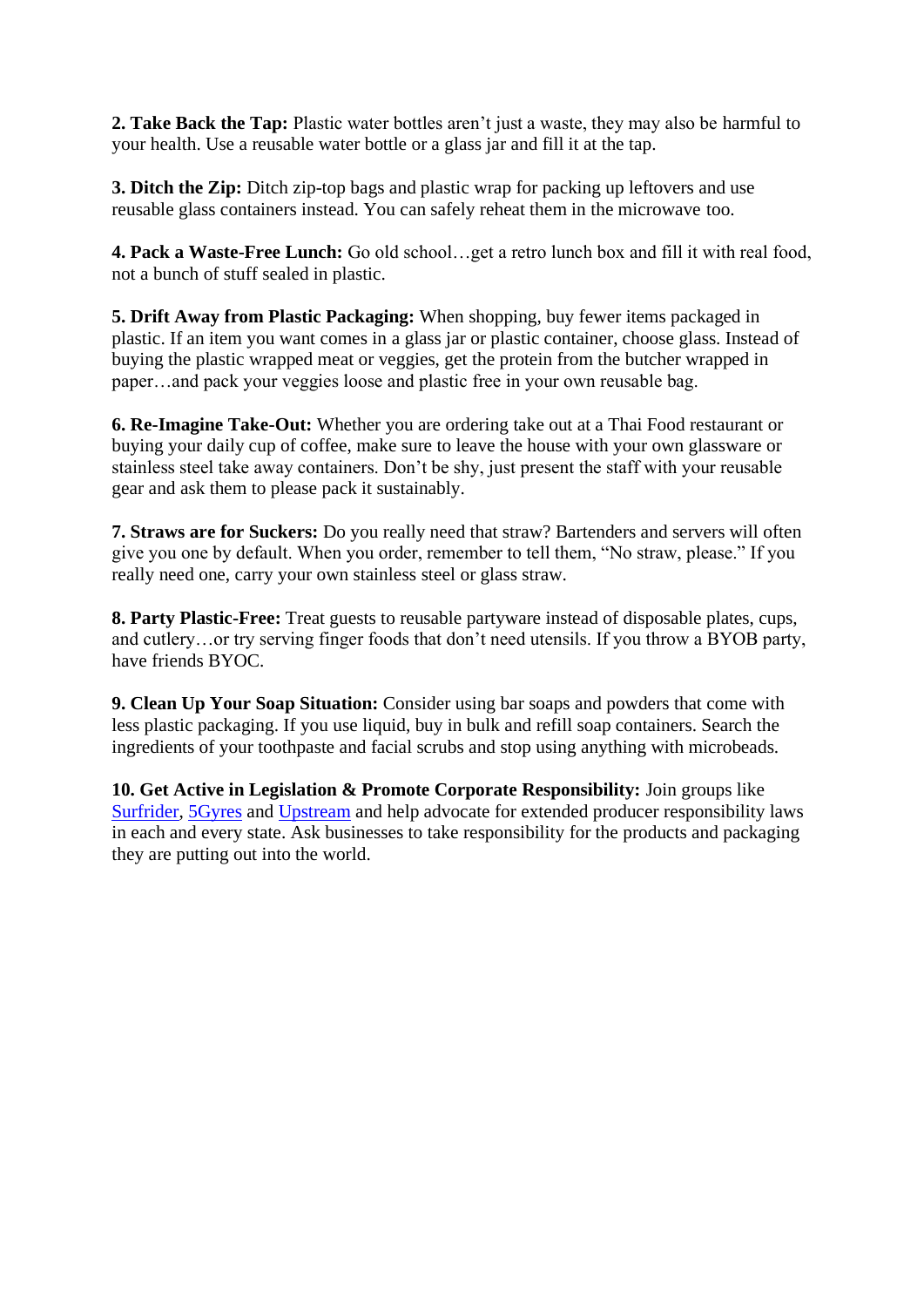# **[Can't flush this: 5 things you need to stop flushing](http://www.greenpeace.org.au/blog/cant-flush-this/) [down your toilet right now](http://www.greenpeace.org.au/blog/cant-flush-this/)**

Posted on July 14, 2015 by [Rashini Suriyaarachchi](http://www.greenpeace.org.au/blog/cant-flush-this/?author=66)

#### **When you flush things down the toilet – they don't just disappear. Here are 5 things we need to stop flushing down the toilet right now for our oceans.**



In Australia, what we send down our kitchen, laundry, and bathroom drains – and everything we flush down the toilet – ends up in the sewerage system. And it doesn't end there – once sewage is treated, it's reused or returned to our creeks, rivers and oceans.

**Toilets are for your waste – not your rubbish.** Help ensure our waterways are kept junkfree and our treatment process runs smoothly by putting these five items in the bin instead of your toilet.

## **1. Wet wipes**

Flushing wet wipes – even if they're called 'flushable' – is a bad idea for our pipes and wastewater system. **According to Sydney Water, [500 tonnes of wet wipes products are](https://www.sydneywatertalk.com.au/wet-wipes)  [removed from Sydney's sewers each year!](https://www.sydneywatertalk.com.au/wet-wipes)**

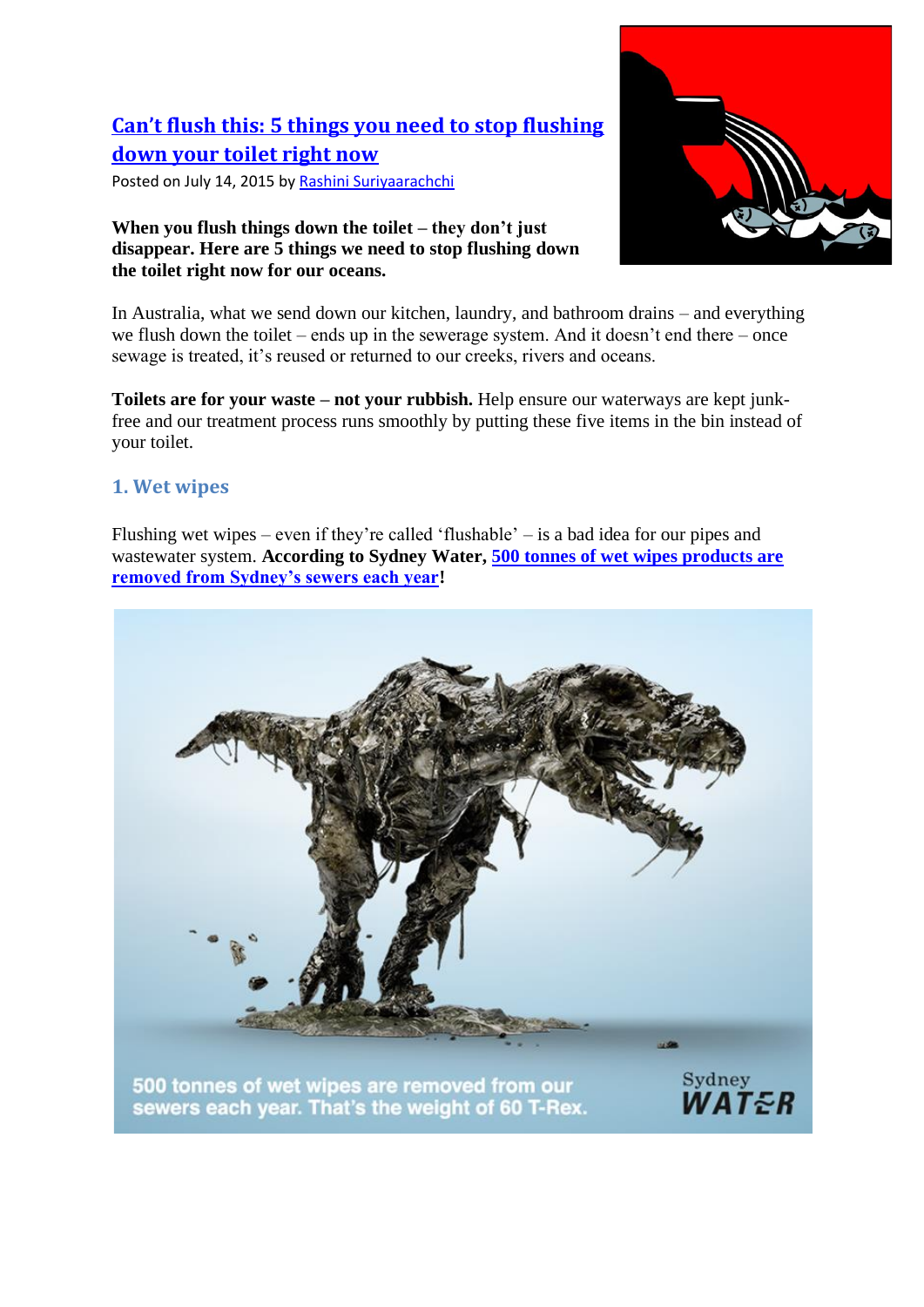Sydney Water also report that 75% of sewer blockages involve wet wipes. **It's clear that flushing wet wipes is bad news for everyone involved – so try reusable face wipes, or dispose of wet wipes responsibly.**

You can find out more about this 500 tonne problem from the [Sydney Water website here.](https://www.sydneywatertalk.com.au/wet-wipes) And don't forget: there are reusable alternatives to disposable wipes to lessen your impact on the planet and save yourself wondering how to get rid of your wet wipes.



*Wet wipes in a Toongabbie creek after an overflow [via Sydney Water](https://www.sydneywatertalk.com.au/wet-wipes/photos/17277)*

## **2. Cotton buds and pads**

You might be able to rip them apart, but even little cotton buds and pads don't decompose in the sewage system. They can accumulate to clog the pipes on your end, or eventually gather in the bends of pipes to cause bigger blockages.

Just like disposable wipes, you can also find washable pads that can be used more than once.

## **3. Sanitary products**

Made from a combination of ingredients including plastic and cotton, pads and tampons are not designed to be flushed. They can also clog up the pipes in your home or accumulate to block bigger pipes later on.

There are lots of sustainable alternatives to single-use sanitary products – like reusable pads and cups – to stop your pads and tampons being flushed or sent to landfill.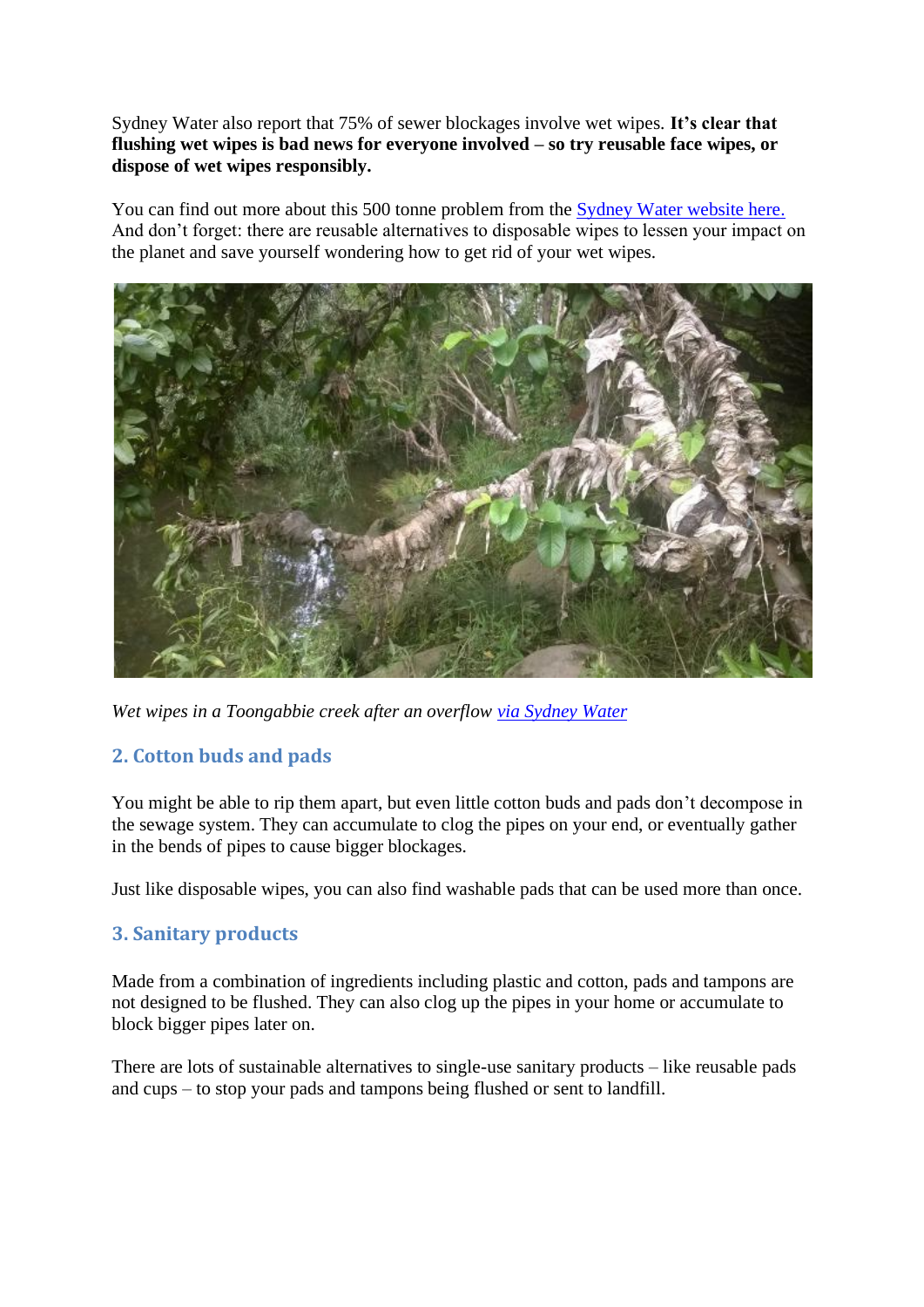## **4. Condoms**

Condoms are a massive problem for the world's sewers. In London, one sewage worker told [The Guardian:](http://www.theguardian.com/environment/shortcuts/2012/oct/26/10-things-you-should-never-flush) "I've been down the sewers in central London and seen what appear to be fish on the surface. They're actually condoms filled with air, bobbing around. It is pretty grim."

[No one really knows how long it takes for a condom to biodegrade](http://ecosalon.com/condoms-helping-environment/)[.](http://contraception.about.com/od/howtos/a/What-Condoms-Are-Made-Of.htm) **But one thing is clear – they don't break down in water so you should not flush them down the toilet.**

## **5. Your pet fish**

In June 2015, a [province in Canada reported](http://www.washingtonpost.com/news/speaking-of-science/wp/2015/06/25/canadian-officials-say-discarded-pet-goldfish-are-multiplying-and-getting-kind-of-ginormous/) goldfish "the size of dinner plates" swimming, reproducing, and growing in size in storm water ponds. While this was more likely due to residents releasing the fish in nature than flushing them down the toilet – it's probably a good idea to keep pets out of our sewage system and waterways.

## **What you can do**

These tips might seem obvious to you – but all these items still end up being flushed in toilets in Australia and around the world every year. **[In Sydney alone,](https://www.sydneywatertalk.com.au/wet-wipes?tool=news_feed#tool_tab) one in four people flush wet wipes, causing 75% of sewer blockages and costing \$8 million every year.** 

Make sure none of your friends and family make these mistakes by sharing this blog using the tools to the left.

*[Want to do more? Sign up to join 450,000 Greenpeace supporters and get opportunities to](https://www.greenpeace.org.au/signup/email/?subscribe=month&src=hpw)  [create change straight into your inbox!](https://www.greenpeace.org.au/signup/email/?subscribe=month&src=hpw)*

- Reusable cup: Get your morning brew in a reusable cup instead of the disposable takeaway cups.
- Reusable straw: Say no to plastic straws or bring your own reusable straw (stainless steel or glass are great options
- Reusable cutlery: Pack some cutlery from home or invest in a reusable cutlery pack perfect for the handbag.
- Reusable bottle: Save some money and precious earth resources by bringing your own drink bottle and filling it up with water from the tap.
- Reusable bag: Pack a reusable bag with you each day so you never have to say yes to plastic bags again. You can keep one or two in your car for any unexpected shopping trips.
- Buy Local: You're supporting local economy, you'll be eating seasonally, and you cut down on the food miles you consume.
- Buy bulk: Shop at a bulk food store to avoid plastic packaging and save some time and money.
- Compost or freeze food waste: Composting is a great way to reuse your food waste as nutrition for your garden, you can also freeze your off cuts from fruit and veggies and use them in soups and broths.
- Naked bin: Let your bin go nude (no plastic bag bin liner) or line it with newspaper.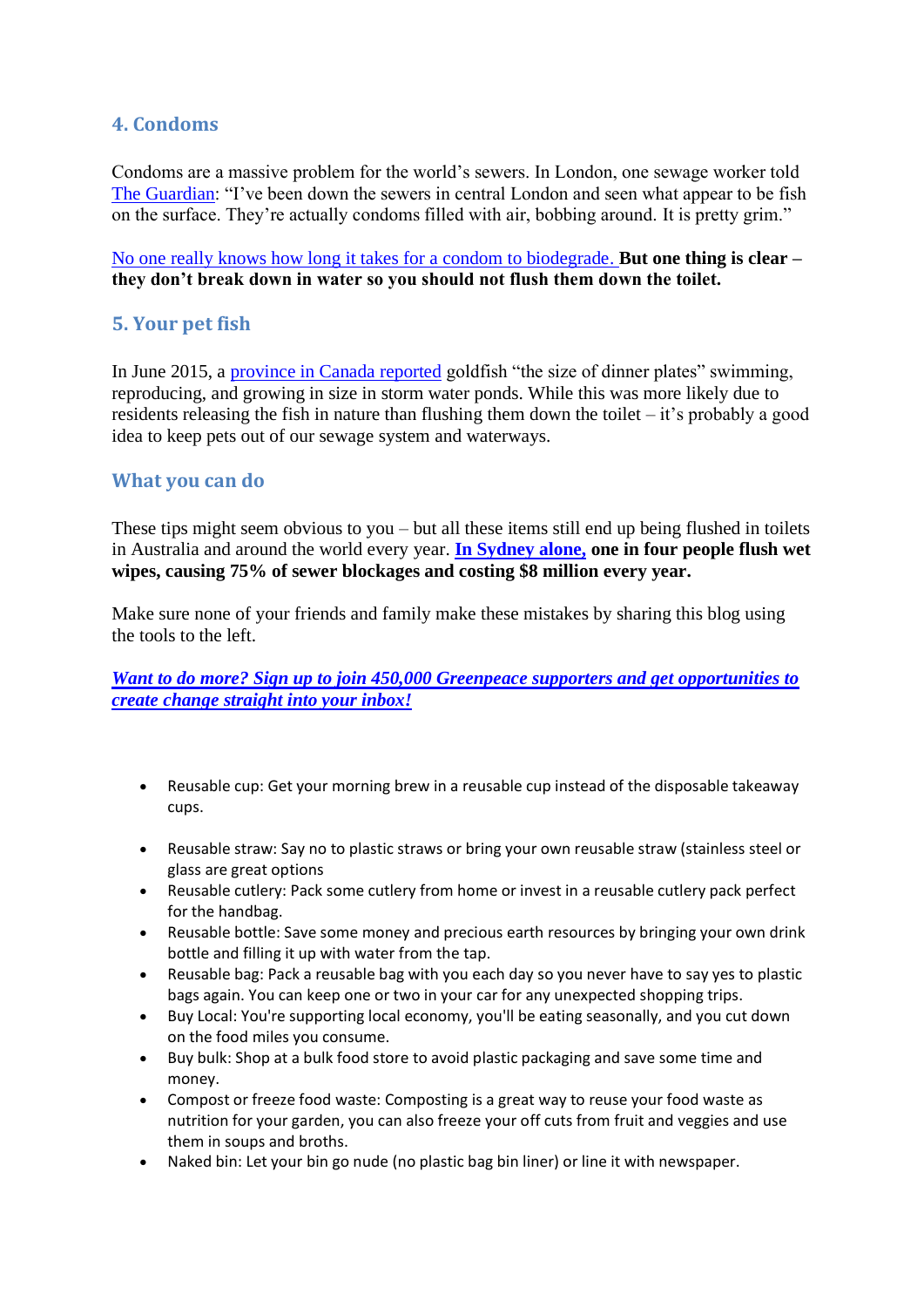- BYO jar or container: Grabbing lunch on the go? Take a container or jar with you instead of using the plastic takeaway containers.
- Start making your own cleaning products: An awesome way to reduce harmful cleaners in your home and avoid the plastic packaging. Try our DIY [dishwashing detergent](http://www.1millionwomen.com.au/blog/how-to-make-your-own-dishwasher-detergent/) or laundry [detergent.](http://www.1millionwomen.com.au/blog/make-your-own-laundry-detergent/)
- Make your own beauty products: Another great way to avoid harmful toxins being absorbed into your body and you can sleep tight knowing you aren't pouring microbeads down the drain. Many of the beauty products I make I store in old glass jars. Check out our recipe for [coffee cacao scrub.](http://www.1millionwomen.com.au/blog/diy-babs-cacao-coffee-body-scrub/)